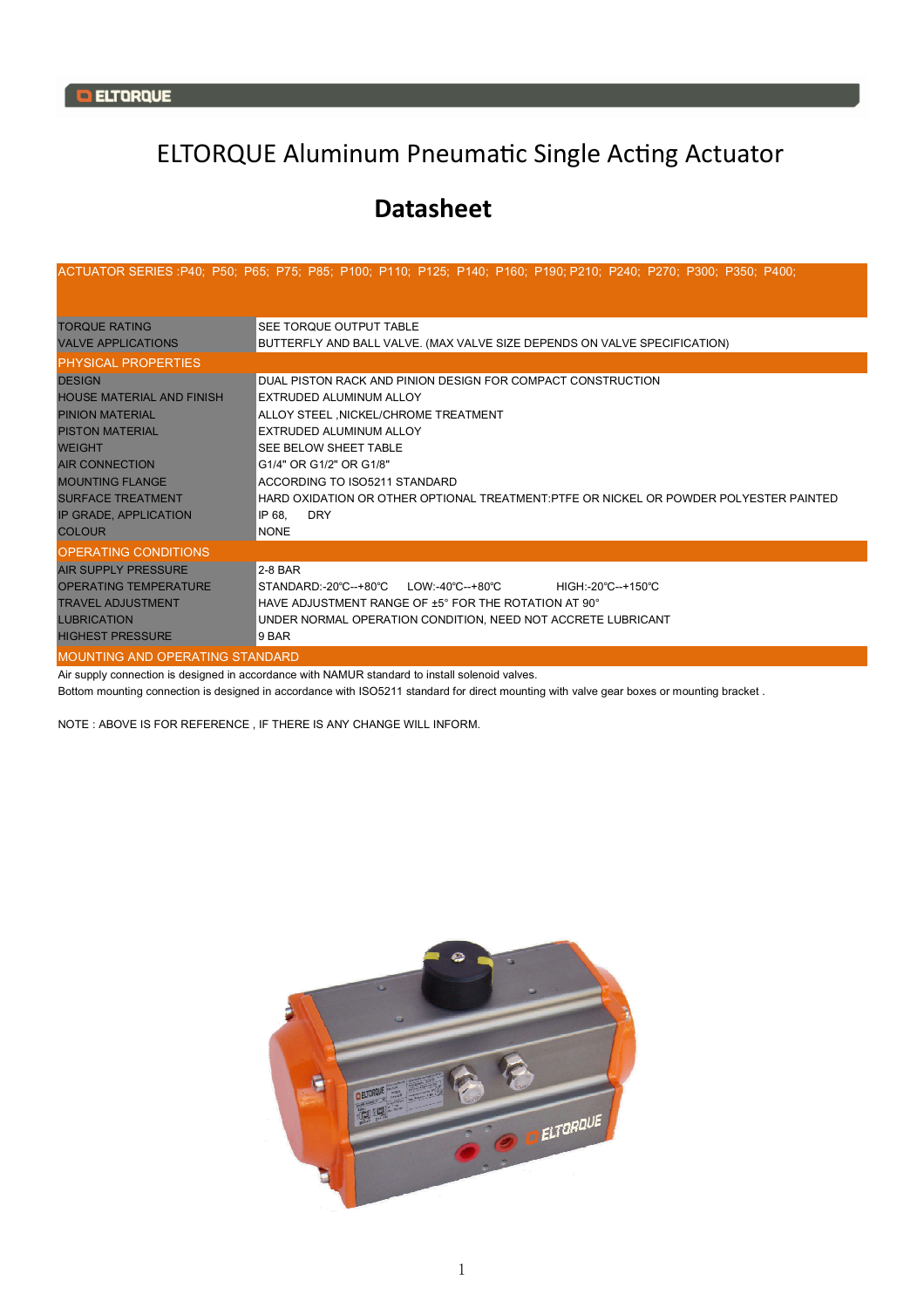

| <b>SERIES</b>   |     |       |     |     |      |     |    | Ø7. |    |    | <b>FLANGE</b>   |     | ω1  |        | $\mathbf{w}$ <sub>1</sub> | CН     |                       | <b>WEIGHT</b>       |
|-----------------|-----|-------|-----|-----|------|-----|----|-----|----|----|-----------------|-----|-----|--------|---------------------------|--------|-----------------------|---------------------|
| P <sub>40</sub> | 37  | 47    | 50  | 110 | 27   | 50  | 20 | 40  | 10 | 10 | F03             |     | 36  |        | M5x9                      | 9x9    | G1/8''                | 0.59kg              |
| P <sub>50</sub> | 45  | 70.5  | 70  | 154 | 41.5 | 80  | 20 | 40  | 10 | 12 | F03/05          | 36  | 50  | M5x7.5 | M6x9                      | 1x1    |                       | $.25$ <sub>kg</sub> |
| P65             | 62  | 89.5  | 89  | 189 | 51.5 | 80  | 20 | 40  | 10 | 16 | F05/07          | 50  | 70  | M6x9   | M8x12                     | 14x14  |                       | 2.21kg              |
| P75             | 68  | 102.5 | 100 | 210 | 59   | 80  | 20 | 40  | 14 | 16 | F05/07          | 50  | 70  | M6x9   | M8x12                     | 14x 14 | G1/4''                | 3.29kg              |
| P85             | 68  | 12.5  | 113 | 229 | 63.5 | 80  | 20 | 40  | 14 | 19 | F05/07          | 50  | 70  | M6x9   | M8x12                     | '7x1   | <b>G</b>              | 1.26kg              |
| P100            | 92  | 126   | 123 | 264 | 71   | 80  | 20 | 40  | 14 | 19 | F05/07          | 70  | 102 | M6x9   | M8x12                     | l7x1   |                       | 5.86kg              |
| P110            | 93  | 138.5 | 136 | 266 | 76.5 | 80  | 20 | 40  | 14 | 19 | F07/10          | 70  | 102 | M8x12  | M10x15                    | l7x1   | G1                    | 7.17kg              |
| P125            | 96  | 157   | 161 | 337 | 85   | 80  | 30 | 56  | 22 | 25 | F07/10          | 70  | 102 | M8x12  | M10x15                    | 22x22  | G1/4''                | 12.54kg             |
| P140            | 110 | 178   | 178 | 377 | 97   | 80  | 30 | 56  | 22 | 31 | F10/12          | 102 | 125 | M8x12  | M12x18                    | 27x27  | $\Lambda''$<br>G1     | 15.93kg             |
| P160            | 112 | 196   | 200 | 412 | 106  | 130 | 30 | 56  | 22 | 31 | F10/12          | 102 | 125 | M10x15 | M12x18                    | 27x27  | G1/4''                | 23.75kg             |
| P190            | 136 | 216.5 | 232 | 488 | 112  | 130 | 30 | 56  | 22 | 41 | F10/14          | 102 | 140 | M10x15 | M16x24                    | 36x36  | G1                    | 33.81kg             |
| P210            | 140 | 235.5 | 255 | 550 | 120  | 130 | 30 | 80  | 32 | 40 | F14             |     | 140 |        | M16x24                    | 36x36  | G1                    | 48.43kg             |
| P240            | 159 | 262   | 292 | 602 | 131  | 130 | 30 | 80  | 32 | 50 | F16             |     | 165 |        | M20x28                    | 46x46  | G1                    | 7.76kg              |
| P270            | 159 | 295   | 331 | 672 | 147  | 130 | 30 | 80  | 32 | 50 | F16             |     | 165 |        | M20x28                    | 46x46  | G1/2''                | 90.6kg              |
| P300            | 180 | 335   | 354 | 784 | 173  | 130 | 30 | 80  | 32 | 50 | F16             |     | 165 |        | M20x28                    | 46x46  | /2"<br>G <sub>1</sub> | 135.6kg             |
| P350            | 270 | 385   | 410 | 845 | 195  | 130 | 30 | 80  | 32 | 50 | F16/25          | 165 | 254 | M20x28 | M16x30                    | 46x46  | G1/2"                 | 188.1kg             |
| P400            | 290 | 520   | 466 | 956 | 260  | 130 | 30 | 80  | 32 | 60 | F <sub>25</sub> |     | 254 |        | M16x30                    | 55x55  | G1/2''                | 283.5kg             |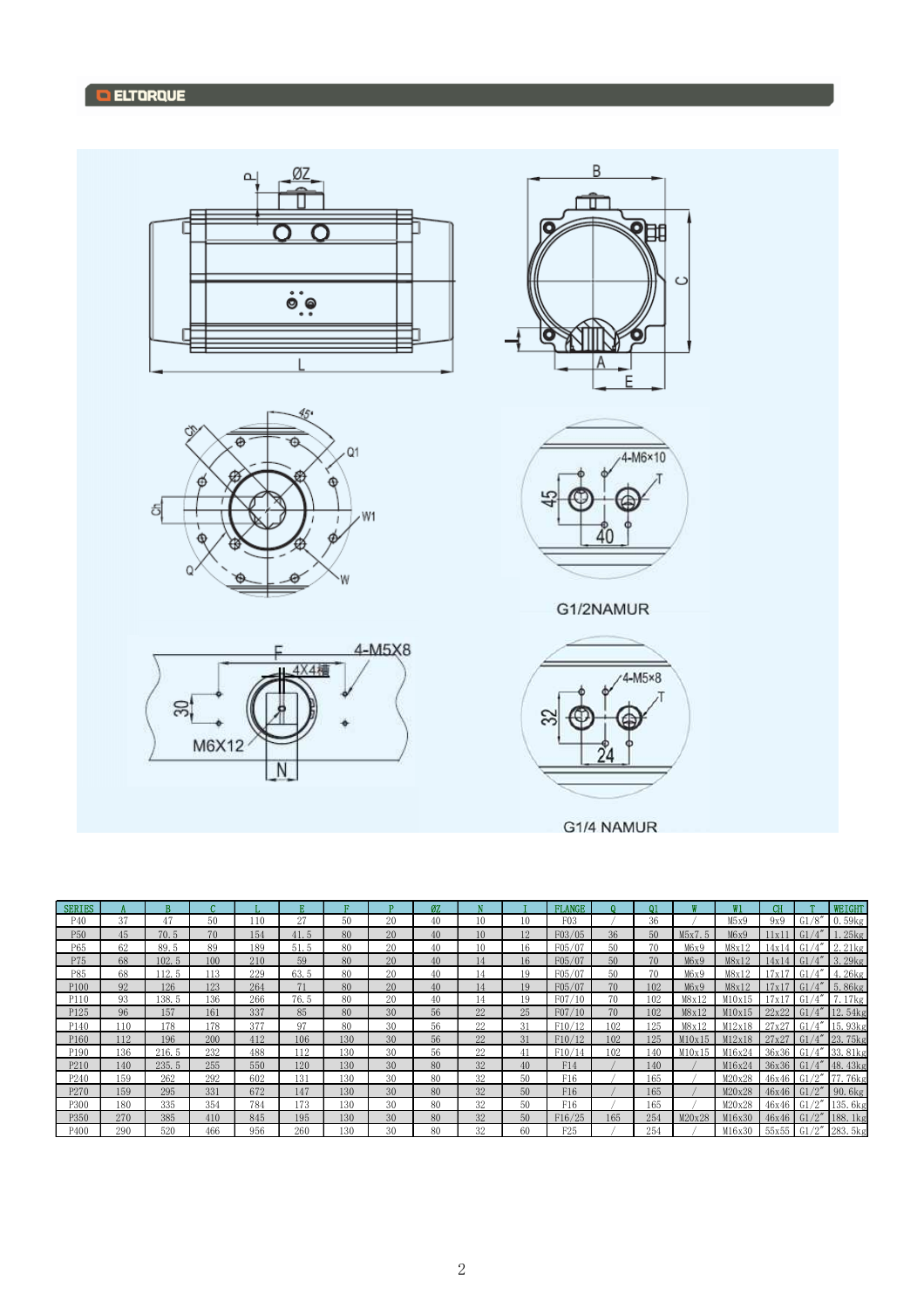## SINGLE ACTING TORQUE RATINGS IN NM

|                        |                | Input air pressure |      |              |             |         |      |      |                                       |      |             |             |                 |         |            |              |          |             |              |               |                      |                           |  |
|------------------------|----------------|--------------------|------|--------------|-------------|---------|------|------|---------------------------------------|------|-------------|-------------|-----------------|---------|------------|--------------|----------|-------------|--------------|---------------|----------------------|---------------------------|--|
|                        | 2.5Bar<br>3Bar |                    |      |              |             | 3. 5Bar |      | 4Bar | 4. 5Bar                               |      |             | <b>5Bar</b> |                 | 5. 5Bar |            | 6Bar         |          | <b>7Bar</b> |              | 8Bar          | <b>SPRING STORKE</b> |                           |  |
| <b>MODEL</b>           |                |                    |      |              |             |         |      |      | Output torque (N.m) of air to springs |      |             |             |                 |         |            |              |          |             |              |               |                      |                           |  |
|                        | 0°             | 90°                | 0°   | $90^{\circ}$ | $0^{\circ}$ | 90°     | 0°   | 90°  | O°                                    | 90°  | $0^{\circ}$ | 90°         | 0.              | 90°     | $0^\circ$  | $90^{\circ}$ | 0.       | $90^\circ$  | 0.           | $90^{\circ}$  | 90°                  | $\overline{\mathbf{0}^*}$ |  |
| P40.004.4              |                |                    |      |              |             |         | 5.3  |      | 6.7                                   | 4.9  |             | 6.          | 9.2             |         | 10.        | 8.6          | 12.9     | 11.         | 15.          | 13.6          | 5.6                  | $3.\xi$                   |  |
| P40.005.4<br>P40.006.4 |                |                    |      |              |             |         | 4.6  | 2.3  | 5.9<br>4.9                            | 3.5  | 7.1<br>6.1  | 4.7<br>3.2  | 8.3<br>7.3      | 4.5     | 9.6<br>8.6 | 7.2<br>5.7   | 12<br>11 | 9.7<br>8.2  | 14.5<br>13.5 | 12.1<br>10.6  | 7.1<br>8.6           | 4.7<br>5.7                |  |
| P50, 005, 4            | 5.1            | 3.                 | 6.9  | 5.3          | 8.1         | 7.      | 10.7 |      | 12.5                                  | 10.9 | 14.4        | 12.         | 16.3            | 14.6    | 18.        | 16.5         | 21.1     | 20.2        | 25.6         | 23.           | 5.2                  | 3.5                       |  |
| 950.006.4              | 4.4            | 2.                 | 6.2  | 4.3          | 8.1         | 6.1     | 10   |      | 11.8                                  | 9.9  | 13.7        | 11.         | 15.6            | 13.6    | 17.        | 15.5         | 21.      | 19.2        | 14.9         | 22.5          | 6.2                  | 4.2                       |  |
| 250, 007, 4            |                |                    | 5.5  | 3.2          | 7.4         | 5.1     | 9.3  |      | 11.1                                  | 8.8  | 13          | 10.7        | 14.9            | 12.6    | 16.7       | 14.4         | 20.5     | 18.2        | 24.2         | 21.9          | 7.2                  | 4.9                       |  |
| 950.008.4              |                |                    |      |              | 6.7         | 4.1     | 8.6  | 5.9  | 10.4                                  | 7.8  | 12.3        | 9.7         | 14.2            | 11.5    | 16         | 13.4         | 19.3     | 17.1        | 23.5         | 20.9          | 8.2                  | 5.6                       |  |
| 950, 009, 4            |                |                    |      |              |             |         | 7.9  | 4.9  | 9.7                                   | 6.8  | 11.6        | 8.6         | 13.5            | 10.5    | 15.        | 12.          | 19.1     | 16.1        | 22.1         | 19.3          | 9.3                  | 6.3                       |  |
| P50.010.4              |                |                    |      |              |             |         |      |      |                                       | 5.7  | 10.9        | 7.6         | 12.8            | 9.5     | 14.6       | 11.3         | 18.      | 15.1        | 22.1         | 18.1          | 10.3                 | $\overline{7}$            |  |
| 250.011.4              |                |                    |      |              |             |         |      |      |                                       |      | 10.2        | 6.6         | 12.1            | 8.4     | 13.9       | 10.3         | 17.7     | 14          | 21.          | 17.3          | 11.                  | 7.7                       |  |
| 950.012.4              |                |                    |      |              |             |         |      |      |                                       |      |             |             | 11.4            | 7.4     | 13.2       | 9.3          | 17       | 13          | 20.7         | 16.7          | 12.                  | 7.4                       |  |
| P65, 005, 4            | 8.7            | $\overline{4}$     | 12.  | 8.1          | 16.         | 11.     | 20   | 15.6 | 23.8                                  | 19.  | 27.6        | 23.         | 31.             | 27      | 35.        | 30.8         | 42.7     | 38.3        | 50.          | 45.9          | 13.1                 | 8.7                       |  |
| P65.006.4              |                | 1.7                | 10.7 | 5.5          | 14.5        | 9.2     | 18.3 | 13   | 22.1                                  | 16.8 | 25.9        | 20.6        | 29.7            | 24.4    | 33.        | 28.2         | 41       | 35.7        | 48.6         | 43.           | 15.7                 | 10.4                      |  |
| P65, 007, 4            |                |                    |      | 2.8          | 12.8        | 6.6     | 16.6 | 10.4 | 20.4                                  | 14.3 | 24.1        | 18          | 27.9            | 21.8    | 31.7       | 25.5         | 39.3     | 33.1        | 46.8         | 40.7          | 18.3                 | 12.2                      |  |
| P65.008.4              |                |                    |      |              | 11          |         | 14.8 | 7.8  | 18.6                                  | 11.6 | 22.4        | 15.4        | 26.2            | 19.1    | 30         | 22.9         | 37.5     | 30.5        | 45.1         | 38.1          | 21                   | 13.9                      |  |
| P65, 009, 4            |                |                    |      |              |             |         | 13.1 | 5.2  | 16.9                                  |      | 20.7        | 12.7        | 24.4            | 16.5    | 28.        | 20.3         | 35.8     | 27.9        | 43.4         | 35.           | 23.6                 | 15.7                      |  |
| P65.010.4              |                |                    |      |              |             |         |      |      | 15.1                                  | 6.3  | 18.9        | 10.1        | 22.7            | 13.9    | 26.5       | 17.7         | 34       | 25.2        | 41.6         | 32.8          | 26.2                 | 17.4                      |  |
| P65.011.4              |                |                    |      |              |             |         |      |      |                                       |      | 17.2        | 7.5         | 21              | 11.3    | 24.7       | 15.1         | 32.3     | 22.6        | 39.9         | 30.5          | 28.8                 | 19.1                      |  |
| P65.012.4              |                |                    |      |              |             |         |      |      |                                       |      |             |             | 19.2            | 8.7     | 2:         | 12.4         | 30.6     | 20          | 38.1         | 27.6          | 31.4                 | 20.9                      |  |
| 275, 005, 4            | 16.            | 10.                | 22.  | 16           | 28.         | 21.     | 34   | 27.  | 39.8                                  | 33.  | 45.         | 39.         | 51.6            | 45.4    | 57.        | 51.          | 69.      | 63.1        | 81           | 74.           | 16.5                 | 10.7                      |  |
| P75.006.4              | 14.1           | 6.                 | 20.  | 12.7         | 25.5        | 18.     | 31.1 | 24.4 | 37.7                                  | 30.  | 43.6        | 36.         | 49.4            | 42.1    | 55.        | 47.9         | 67.      | 59.7        | 78.8         | 71.           | 20.                  | 12.8                      |  |
| P75,007.4              |                |                    | 17.9 | 9.3          | 23.         | 15.2    | 29.7 | 21.1 | 35.6                                  | 26.5 | 41.4        | 32.5        | 47.3            | 38.7    | 53.        | 44.6         | 64.9     | 56.         | 76.7         | 68.           | 23.6                 | 15                        |  |
| P75.008.4              |                |                    |      |              | 21.7        | 11.8    | 27.5 | 17.7 | 33.4                                  | 23.6 | 39.3        | 29.         | 45.2            | 35.3    | 51         | 41.2         | 62.      | 53          | 74.5         | 64.7          | 27                   | 17.1                      |  |
| P75.009.4              |                |                    |      |              |             |         | 25.  | 14.3 | 31.3                                  | 20.  | 37.         | 26.         | 43              | 32      | 48.        | 37.8         | 60.      | 49.6        | 72.          | 61.           | 30.                  | 19.3                      |  |
| P75.010.4              |                |                    |      |              |             |         |      |      | 29.1                                  | 16.  | 35          | 22.         | 40.9            | 28.6    | 46.        | 34.5         | 58.      | 46.         | 70.1         | 58            | 33.7                 | 21.4                      |  |
| P75.011.4              |                |                    |      |              |             |         |      |      |                                       |      | 32.9        | 19.3        | 38.7            | 25.1    | 44.        | 31.1         | 56.      | 42.8        | 68.1         | 54.           | 37.                  | 23.5                      |  |
| P <sub>75</sub> .012.  |                |                    |      |              |             |         |      |      |                                       |      |             |             | 36.6            | 21.8    | 42.5       | 27.7         | 54.      | 39.5        | 66           | 51.           | 40.                  | 25.1                      |  |
| 285.005.4              | 23.1           | 13.                | 31.8 | 22.3         | 40.         | 30.5    | 49   | 39.5 | 57.6                                  | 48.  | 66.3        | 56.1        | 74.9            | 65.4    | 83.        | 74           | 100.8    | 91.3        | 118          | 108.          | 26.                  | 16.6                      |  |
| P85.006.4              | 19.8           | 8.                 | 28.  | 17           | 37.         | 25.7    | 45.7 | 34.3 | 54.3                                  | 42.9 | 62.9        | 51.         | 71.6            | 60.2    | 80.        | 68.8         | 97.      | 86          | 114.7        | 103.          | 31.3                 | 19.9                      |  |
| P85, 007, 4            |                |                    | 25.1 | 11.8         | 33.8        | 20.5    | 42.4 | 29.1 | 51                                    | 37.7 | 59.6        | 46.3        | 68.3            | 55      | 76.9       | 63.6         | 94.1     | 80.8        | 111.4        | 98.           | 36.5                 | 23.2                      |  |
| P85.008.4              |                |                    |      |              | 30.         | 15.     | 39.1 | 23.9 | 47.7                                  | 32.1 | 56.3        | 41.         | 64.9            | 49.7    | 73.1       | 58.4         | 90.1     | 75.6        | 108.         | 92.9          | 41.7                 | 26.5                      |  |
| P85.009.4              |                |                    |      |              |             |         | 35.8 | 18.7 | 44.4                                  | 27.  | 53          | 35.9        | 61.6            | 44.5    | 70.        | 53.2         | 87.3     | 70.4        | 104.8        | 87.           | 46.9                 | 29.8                      |  |
| P85.010.4              |                |                    |      |              |             |         |      |      | 41.1                                  | 22.7 | 49.7        | 30.7        | 58.3            | 39.3    | 67         | 48           | 84.3     | 65.         | 101.         | 82.5          | 52.1                 | 33.1                      |  |
| 985.011.4              |                |                    |      |              |             |         |      |      |                                       |      | 46.4        | 25.5        | 55              | 34.1    | 63.6       | 42.7         | 80.9     | 60          | 98.1         | 77.1          | 57.3                 | 36.4                      |  |
| P85.012.4              |                |                    |      |              |             |         |      |      |                                       |      |             |             | 51.7            | 28.9    | 60.        | 37.5         | 77.1     | 54.8        | 94.8         | $\mathcal{R}$ | 62.5                 | 39.7                      |  |
| P100.005.4             | 33.6           | 20.                | 45.8 | 33           | 57.1        | 45.     | 70   | 57.3 | 82.1                                  | 69.  | 94.3        | 81.         | 106.4           | 93.6    | 118.       | 105.8        | 142.     | 130         | 167          | 154.          | 34.9                 | 22.1                      |  |
| P100.006.4             | 29.1           | 13.                | 41.  | 26.          | 53.         | 38.     | 65.6 | 50.3 | 77.7                                  | 62.  | 89.1        | 74.         | 10 <sup>°</sup> | 86.7    | 114.       | 98.8         | 138.     | 123         | 162.6        | 147.          | 41.1                 | 26.5                      |  |
| P100.007.4             |                |                    | 36.9 | 19.1         | 49.         | 31.2    | 61.2 | 43.3 | 73.3                                  | 55.4 | 85.4        | 67.6        | 97.5            | 79.7    | 109.7      | 91.8         | 133.9    | 116.1       | 158.1        | 140.          | 48.8                 | 30.9                      |  |
| P100.008.              |                |                    |      |              | 44.         | 24.     | 56.1 | 36.4 | 68.9                                  | 48.  | 81          | 60.         | 93.             | 72.7    | 105.       | 84.8         | 129.     | 109.        | 153.         | 133.          | 55.8                 | 35.                       |  |
| P100.009.4             |                |                    |      |              |             |         | 52.3 | 29.4 | 64.5                                  | 41.1 | 76.6        | 53.         | 88.7            | 65.8    | 100.       | 77.9         | 125.     | 102.1       | 149.         | 126.          | 62.7                 | 39.8                      |  |
| P100.010.4             |                |                    |      |              |             |         |      |      | 60                                    | 34.5 | 72.5        | 46.         | 84.3            | 58.8    | 96.        | 70.9         | 120.6    | 95.         | 144.9        | 119.          | 69.7                 | 44.2                      |  |
| 9100.011.4             |                |                    |      |              |             |         |      |      |                                       |      | 67.7        | 39.7        | 79.9            | 51.8    | 92         | 63.9         | 116.     | 88.2        | 140.5        | 112.          | 76.7                 | 48.6                      |  |
| 9100.012.4             |                |                    |      |              |             |         |      |      |                                       |      |             |             | 75.4            | 44.8    | 87.6       | 57           | 111.8    | 81.         | 136          | 105.          | 83.6                 | 53                        |  |
| P110.005.4             | 43.            | 26.                | 60.7 | 43.4         | 76.         | 59.     | 74.8 | 74.8 | 107.7                                 | 90.  | 123.4       | 106.        | 139             | 121.8   | 154.       | 137.4        | 186      | 168.8       | 217.         | 200.          | 45.9                 | 28.6                      |  |
| P110,006.4             | 37.7           | 1 <sup>1</sup>     | 55   | 34.3         | 70.6        | 49.9    | 65.6 | 65.6 | 102                                   | 81.  | 117.6       | 96.9        | 133.3           | 112.6   | 149        | 128.3        | 180.3    | 159.6       | 211.6        | 190.9         | 55                   | 34.3                      |  |
| P110.007.4             |                |                    | 49.3 | 25.1         | 64.9        | 40.8    | 56.4 | 56.4 | 96.2                                  | 72.1 | 111.9       | 87.8        | 127.6           | 103.4   | 143.       | 119.1        | 174.6    | 150.4       | 205.9        | 181.8         | 64.2                 | 40                        |  |
| P110.008.4             |                |                    |      |              | 59.2        | 31.6    | 47.3 | 47.3 | 90.5                                  | 62.9 | 106.2       | 78.6        | 121.9           | 94.3    | 137.       | 109.9        | 168.9    | 141.        | 200.2        | 172.6         | 73.4                 | 45.8                      |  |
| P110.009.              |                |                    |      |              |             |         | 38.1 | 38.1 | 84.8                                  | 53.  | 100.5       | 69.         | 116.1           | 85.1    | 131.       | 100.1        | 163.     | 132.        | 194.         | 163.          | 82.5                 | 51.5                      |  |
| P110, 010, 4           |                |                    |      |              |             |         |      |      | 79.1                                  | 44.6 | 94.8        | 60.3        | 110.4           | 75.9    | 126.       | 91.6         | 157.     | 122.9       | 188.7        | 154.3         | 91.7                 | 57.2                      |  |
| P110.011.4             |                |                    |      |              |             |         |      |      |                                       |      | 89          | 51.         | 104.7           | 66.7    | 120.       | 82.          | 151.7    | 113.7       | 183          | 145.          | 100.9                | 62.9                      |  |
| P110.012.4             |                |                    |      |              |             |         |      |      |                                       |      |             |             | 99              | 57.6    | 114.6      | 73.2         | 146      | 104.6       | 177.3        | 135.          | 110                  | 68.6                      |  |